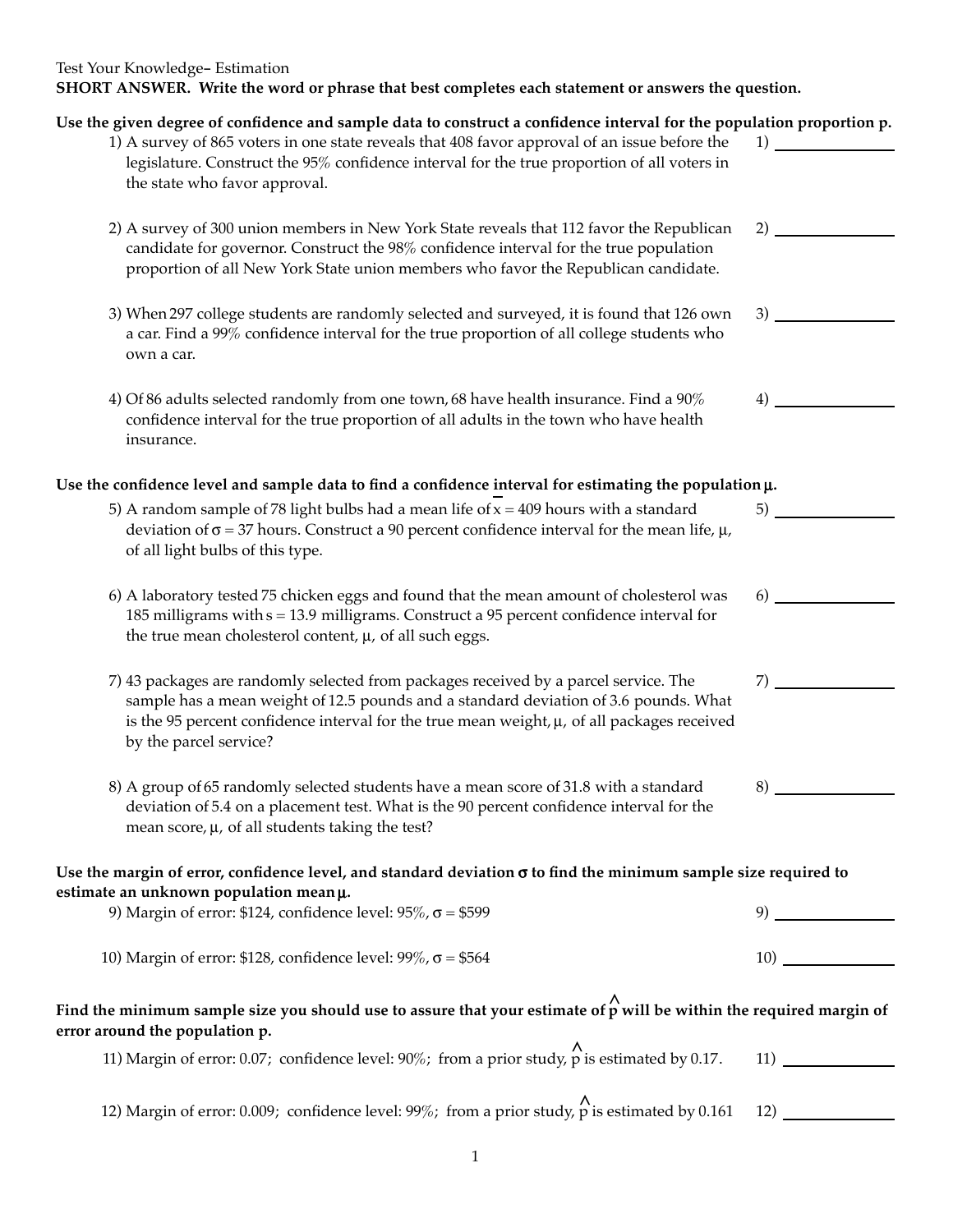| Use the given degree of confidence and sample data to construct a confidence interval for the population mean $\mu$ .<br>Assume that the population has a normal distribution.                                                                                                                                                                        |                            |
|-------------------------------------------------------------------------------------------------------------------------------------------------------------------------------------------------------------------------------------------------------------------------------------------------------------------------------------------------------|----------------------------|
| 13) Thirty randomly selected students took the calculus final. If the sample mean was 77 and<br>the standard deviation was 6.7, construct a 99 percent confidence interval for the mean<br>score of all students.                                                                                                                                     | 13)                        |
| 14) A sociologist develops a test to measure attitudes about public transportation, and 27<br>randomly selected subjects are given the test. Their mean score is 76.2 and their standard<br>deviation is 21.4. Construct the 95% confidence interval for the mean score of all such<br>subjects.                                                      | $\left(14\right)$ $\qquad$ |
| 15) A savings and loan association needs information concerning the checking account<br>balances of its local customers. A random sample of 14 accounts was checked and<br>yielded a mean balance of \$664.14 and a standard deviation of \$297.29. Find a 98%<br>confidence interval for the true mean checking account balance for local customers. | 15)                        |
| 16) The principal randomly selected six students to take an aptitude test. Their scores were:<br>76.4 71.0 75.6 72.6 81.9 82.6<br>Determine a 90 percent confidence interval for the mean score for all students.                                                                                                                                     | 16)                        |
| 17) The amounts (in ounces) of juice in eight randomly selected juice bottles are:<br>15.0 15.5 15.0 15.0<br>15.3 15.3 15.6 15.0<br>Construct a 98 percent confidence interval for the mean amount of juice in all such<br>bottles.                                                                                                                   | 17)                        |
| 18) The football coach randomly selected ten players and timed how long each player took<br>to perform a certain drill. The times (in minutes) were:<br>5.8 6.5 12.7 12.9 8.7<br>5.4 12.5 14.1 9.9 8.3<br>Determine a 95 percent confidence interval for the mean time for all players.                                                               | 18)                        |
| Use the given degree of confidence and sample data to find a confidence interval for the population standard deviation<br>σ. Assume that the population has a normal distribution.                                                                                                                                                                    |                            |
| 19) The mean replacement time for a random sample of 20 washing machines is 10.2 years<br>and the standard deviation is 2.6 years. Construct a 99% confidence interval for the<br>standard deviation, $\sigma$ , of the replacement times of all washing machines of this type.                                                                       | 19)                        |
| 20) A sociologist develops a test to measure attitudes about public transportation, and 27<br>randomly selected subjects are given the test. Their mean score is 76.2 and their standard<br>deviation is 21.4. Construct the 95% confidence interval for the standard deviation, $\sigma$ , of<br>the scores of all subjects.                         | 20)                        |
| 21) The football coach randomly selected ten players and timed how long each player took<br>to perform a certain drill. The times (in minutes) were:<br>13 11 10 10 12<br>7 13 6 11<br>5.<br>Find a 95 percent confidence interval for the population standard deviation $\sigma$ .                                                                   |                            |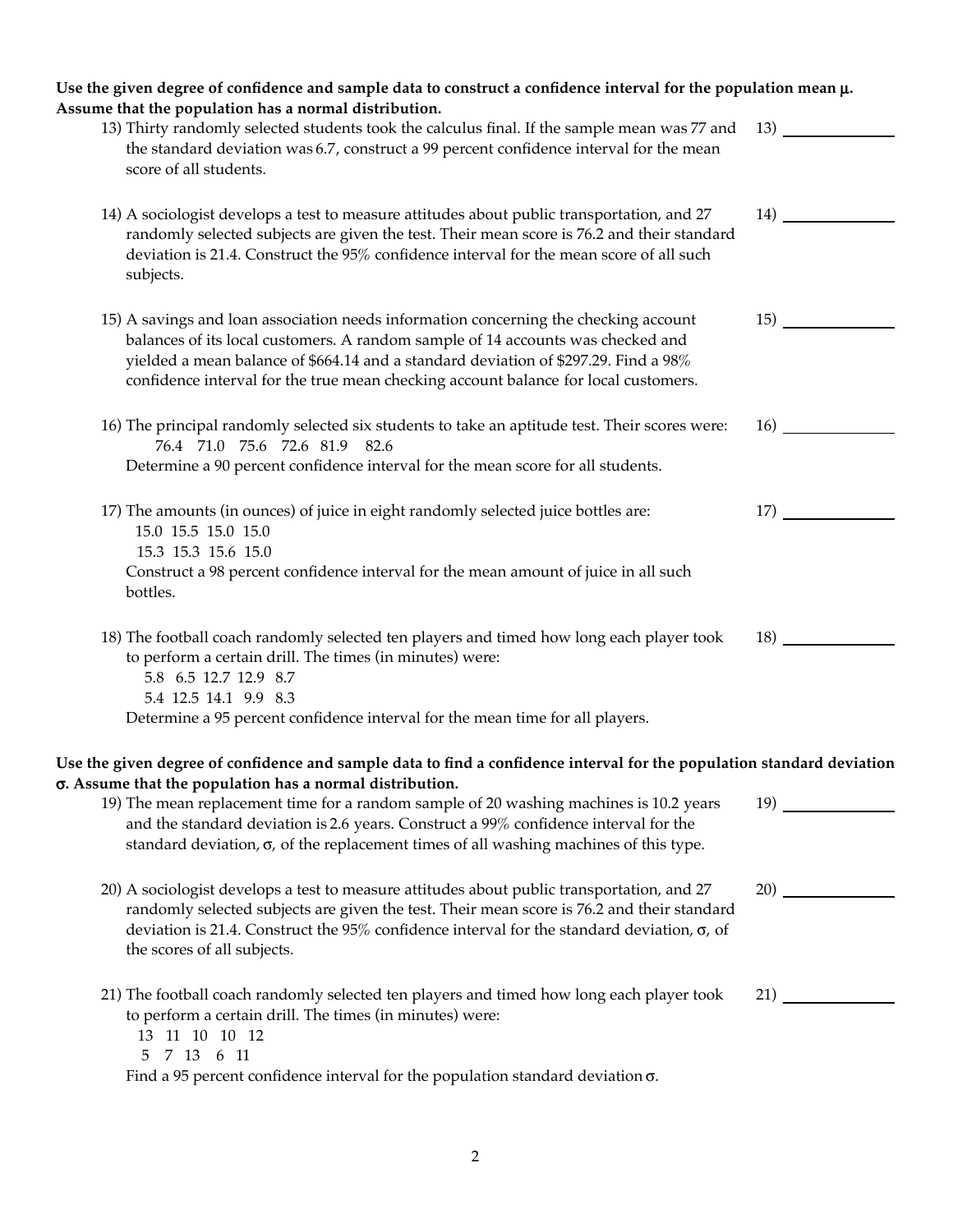22) The amounts (in ounces) of juice in eight randomly selected juice bottles are:

 15.5 15.2 15.7 15.0 15.3 15.9 15.4 15.3 Find a 98 percent confidence interval for the population standard deviation σ.